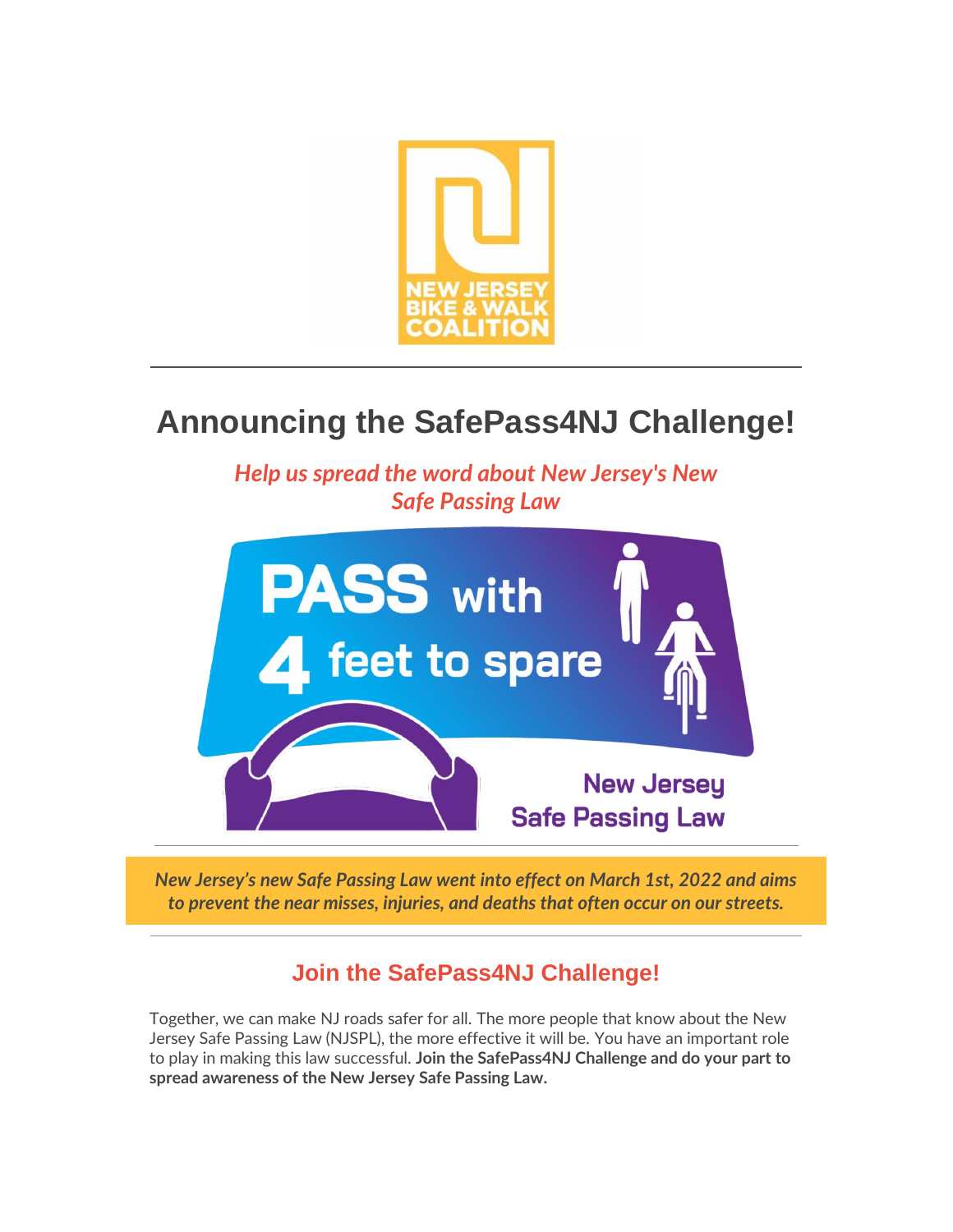### **To join the challenge**:

#### **Create your own campaign photo or video, with your own unique style, and post it on social media!**

Photos/videos can include:

- a demonstration on how to follow the NJSPL
- an explanation of the details of the NJSPL
- reasons why you think it is important to follow the NJSPL
- a highlight of an NJSPL event
- anything you think will help to spread the word and be effective in encouraging people to follow the law

When posting, using the hashtag **#SafePass4NJ** and tag **NJBWC**. Depending on which platform you're posting to, use the handle **@NJBikeWalkCoalition** (Facebook) or **@NJBikeWalk** (Twitter/Instagram).

We'll choose our favorites and highlight them on our social media and on the **[Downloads & Resources page](https://r20.rs6.net/tn.jsp?f=0015SXotiq7_JfhX37GmAe1wl6tmErrwRDi1fQyOr1pGCHa2pJF2RDtEu2X2uruAo-g0VKR0jDqq4XK84YTfig_nk3fCwevw71fZZ0vL0AGRQTJSsxrOPfn9O3VkXbVIEboXkIp7zjxtdrVhd20VJW0j3ujzhzSpeKPlYqKqPbG9aYP0eDOUN_ZaScZ32cS3M8U&c=1B-s47-kveb3Coxcc9LUk5AlbtJ_oTDkew7oEShwLDAbf5y5EeYPvw==&ch=ZV3C20FZ0JQWStaSX9dA7DvQ6HLA2qqt2j-GF7M3N6TzTwsMk8e-4Q==)** in the NJSPL **[Resource Center](https://r20.rs6.net/tn.jsp?f=0015SXotiq7_JfhX37GmAe1wl6tmErrwRDi1fQyOr1pGCHa2pJF2RDtEq2q4HDXAOkpQeNSRA0bFgSOME0iX5shrFVocgmhCCr_bsS5GaE6ReqU5Cz3easOZWGgbPYDw3qkFd84w930X8ADpVx17dP8Vuj-xxztWAPy&c=1B-s47-kveb3Coxcc9LUk5AlbtJ_oTDkew7oEShwLDAbf5y5EeYPvw==&ch=ZV3C20FZ0JQWStaSX9dA7DvQ6HLA2qqt2j-GF7M3N6TzTwsMk8e-4Q==)**!

For examples of social media posts, check out personalized examples or official campaign posts in our **[Social Media Toolkit](https://r20.rs6.net/tn.jsp?f=0015SXotiq7_JfhX37GmAe1wl6tmErrwRDi1fQyOr1pGCHa2pJF2RDtEjNN_HfVkR7CB9g_rnigy61vsCnYBUa18woYj6-40n3EvOyZGWrifXtgsG_F6-RJ2wI_Zpjh9ubtG037GkRSlHj-qYYYPIk4IGBIfd8eNXGPdsmHygUwZul2uf6QUZgZpXpOD5R9VfB1&c=1B-s47-kveb3Coxcc9LUk5AlbtJ_oTDkew7oEShwLDAbf5y5EeYPvw==&ch=ZV3C20FZ0JQWStaSX9dA7DvQ6HLA2qqt2j-GF7M3N6TzTwsMk8e-4Q==)**.



## **The deadline to submit a post is July 15th**

Find other resources to share in our **[Resource Center](https://r20.rs6.net/tn.jsp?f=0015SXotiq7_JfhX37GmAe1wl6tmErrwRDi1fQyOr1pGCHa2pJF2RDtEq2q4HDXAOkpQeNSRA0bFgSOME0iX5shrFVocgmhCCr_bsS5GaE6ReqU5Cz3easOZWGgbPYDw3qkFd84w930X8ADpVx17dP8Vuj-xxztWAPy&c=1B-s47-kveb3Coxcc9LUk5AlbtJ_oTDkew7oEShwLDAbf5y5EeYPvw==&ch=ZV3C20FZ0JQWStaSX9dA7DvQ6HLA2qqt2j-GF7M3N6TzTwsMk8e-4Q==)** including the details of the law, frequently asked questions, latest news, a social media toolkit, and digital materials that can be downloaded and shared.